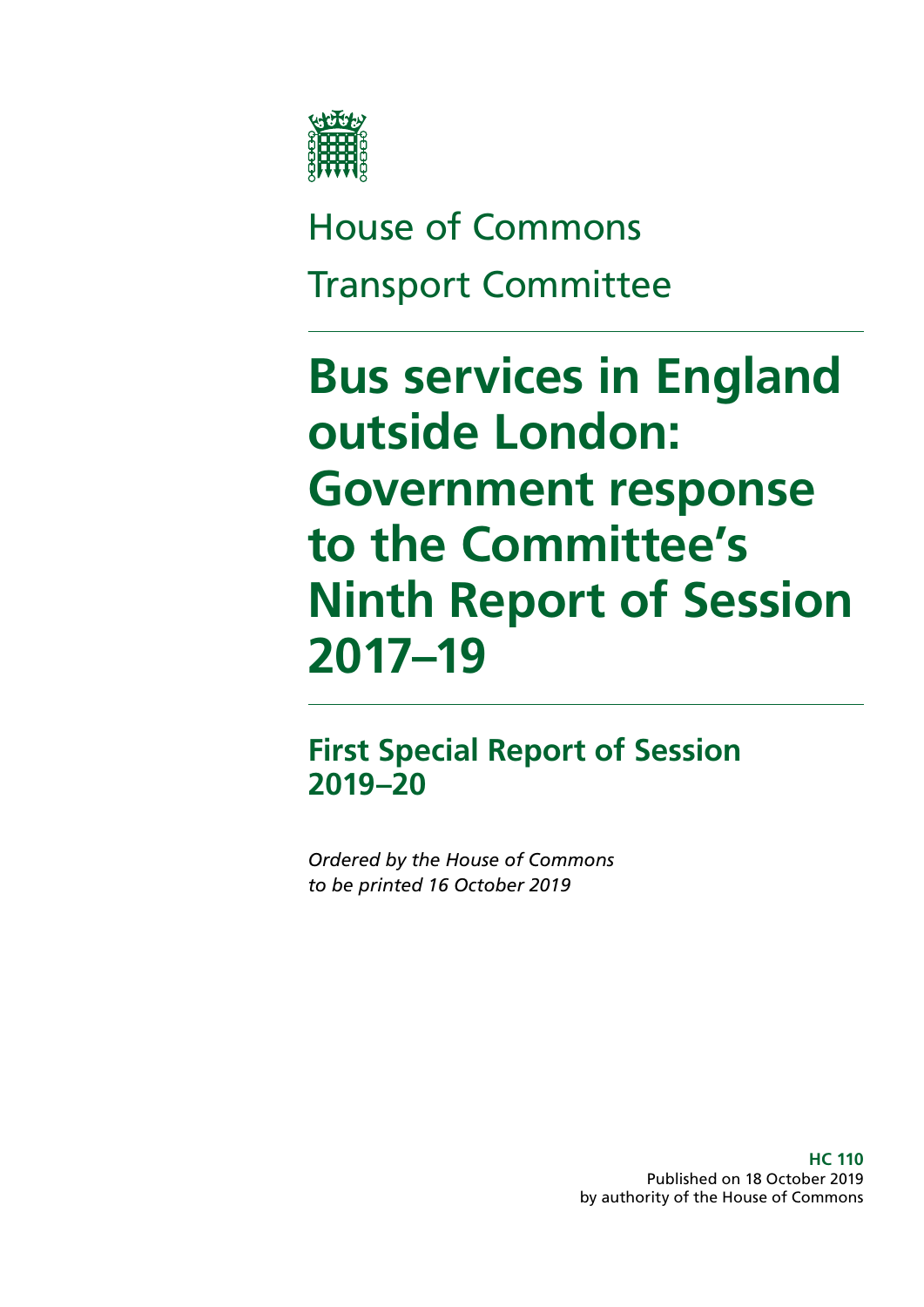#### **Transport Committee**

The Transport Committee is appointed by the House of Commons to examine the expenditure, administration, and policy of the Department for Transport and its associated public bodies.

#### **Current membership**

[Lilian Greenwood MP](https://www.parliament.uk/biographies/commons/lilian-greenwood/4029) (*Labour, Nottingham South*) (Chair) [Jack Brereton MP](https://www.parliament.uk/biographies/commons/jack-brereton/4643) (*Conservative, Stoke-on-Trent South*) [Ruth Cadbury MP](https://www.parliament.uk/biographies/commons/ruth-cadbury/4389) (*Labour, Brentford and Isleworth*) [Robert Courts MP](https://www.parliament.uk/biographies/commons/robert-courts/4589) (*Conservative, Witney*) [Ronnie Cowan MP](https://www.parliament.uk/biographies/commons/ronnie-cowan/4465) (*Scottish National Party, Inverclyde*) [Steve Double MP](https://www.parliament.uk/biographies/commons/steve-double/4452) (*Conservative, St Austell and Newquay*) [Paul Girvan MP](https://www.parliament.uk/biographies/commons/paul-girvan/4633) (*Democratic Unionist Party, South Antrim*) [Huw Merriman MP](https://www.parliament.uk/biographies/commons/huw-merriman/4442) (*Conservative, Bexhill and Battle*) [Grahame Morris MP](https://www.parliament.uk/biographies/commons/grahame-morris/3973) (*Labour, Easington*) [Graham Stringer MP](https://www.parliament.uk/biographies/commons/graham-stringer/449) (*Labour, Blackley and Broughton*) [Daniel Zeichner MP](https://www.parliament.uk/biographies/commons/daniel-zeichner/4382) (*Labour, Cambridge*)

#### **Powers**

The committee is one of the departmental select committees, the powers of which are set out in House of Commons Standing Orders, principally in SO No 152. These are available on the [internet via www.parliament.uk.](https://www.parliament.uk/)

#### **Publication**

© Parliamentary Copyright House of Commons 2019. This publication may be reproduced under the terms of the Open Parliament Licence, which is published at [www.parliament.uk/copyright](https://www.parliament.uk/copyright).

Committee reports are published on the Committee's website at [www.parliament.uk/transcom](https://www.parliament.uk/business/committees/committees-a-z/commons-select/transport-committee/) and in print by Order of the House.

Evidence relating to this report is published on the [inquiry publications page](https://www.parliament.uk/business/committees/committees-a-z/commons-select/transport-committee/inquiries/parliament-2017/health-of-bus-market-17-19/publications/) of the Committee's website.

#### **Committee staff**

The current staff of the Committee are Deborah Courtney (Senior Committee Assistant), Estelle Currie (Senior Media Officer), Nerys Davies (Committee Specialist), Ed Faulkner (Second Clerk), Oliver Florence (Media Officer), Marek Kubala (Committee Clerk), Michelle Owens, (Committee Assistant), Lewis Pickett (Committee Specialist), and Robi Quigley (Second Clerk).

#### **Contacts**

All correspondence should be addressed to the Clerk of the Transport Committee, House of Commons, London SW1A 0AA. The telephone number for general enquiries is 020 7219 3266; the Committee's email address is [transcom@parliament.uk.](mailto:transcom%40parliament.uk?subject=)

You can follow the Committee on Twitter using [@CommonsTrans](https://twitter.com/CommonsTrans)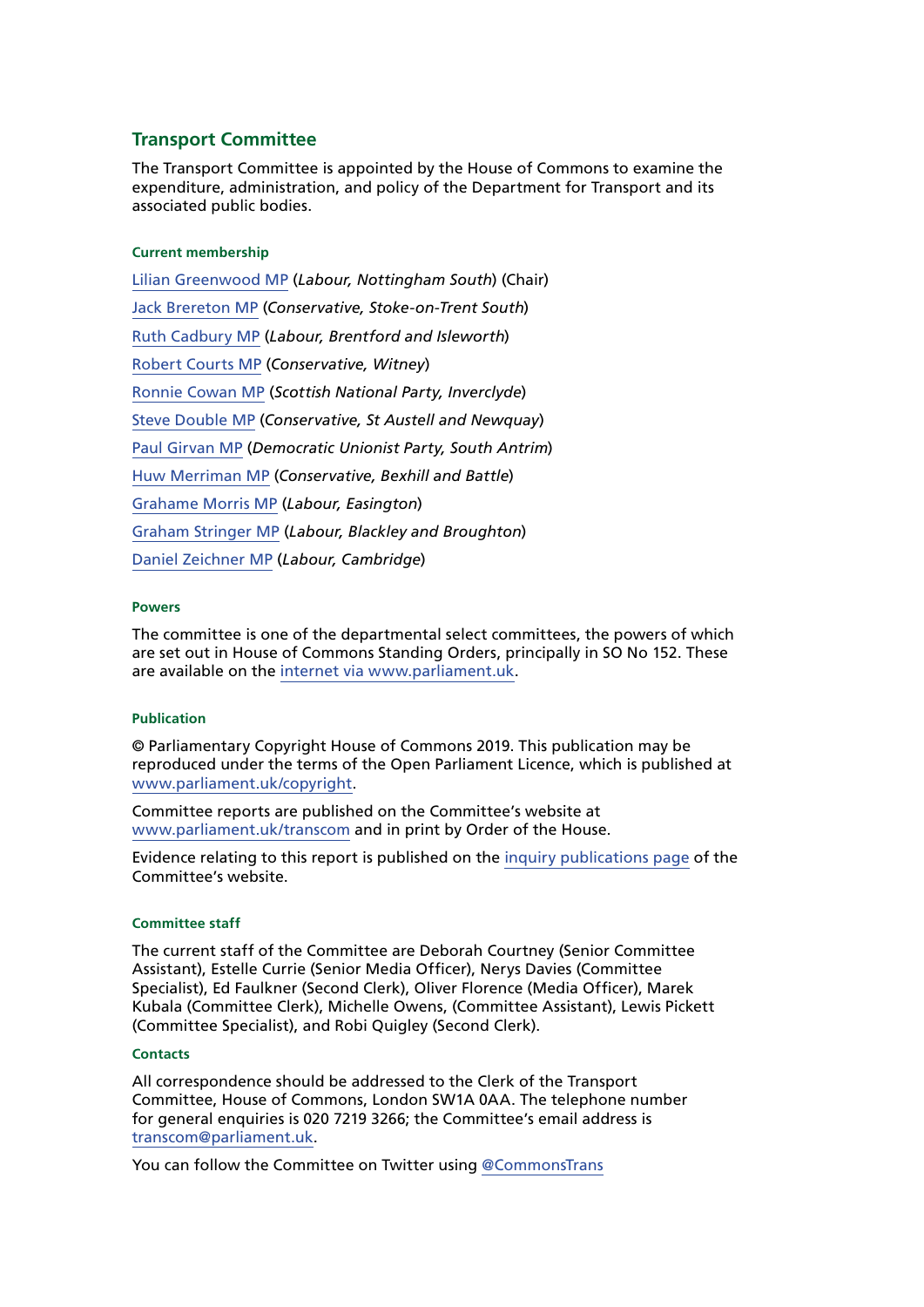# First Special Report

The Transport Committee published its Ninth Report of Session 2017–19, [Bus services](https://publications.parliament.uk/pa/cm201719/cmselect/cmtrans/1425/1425.pdf) [in England outside London](https://publications.parliament.uk/pa/cm201719/cmselect/cmtrans/1425/1425.pdf), as HC 1425, on 22 May 2019. The Government response was received on 11 October 2019. The Committee's recommendations are in **bold** text, followed by the response from the Government.

# Appendix: Government Response

The Government would like to thank the Transport Select Committee for its Inquiry into bus services in England outside London. It appreciates the broad base of evidence collected and the consideration provided by respondents and witnesses alike. We agree that travel by bus is essential for many people's quality of life and remain committed to supporting the sector, so that people can choose the mode of travel that works for them. We welcome the Committee's Report and provide below our responses to its recommendations.

# **Recommendation 1 (paragraph 26)**

*We recommend that the full suite of operating models, including franchising, should be available to all local authorities, without the extra condition of going through the Secretary of State. In addition, all local authorities should have the option of creating a municipal bus company. The Department for Transport should not be the gatekeeper for which operating models local authorities decide are most appropriate for providing bus services in their areas. This should be left to local authorities to decide for themselves.*

The Government **partly agrees** with this recommendation. It recognises that different local authorities may wish to use different operating models, including franchising, to manage their bus network. However, it also believes that it is important the commercial operators have certainty as to their future business model so that they can invest to benefit passengers.

To access the franchising model introduced through the Bus Services Act, approval from the Secretary of State is required to ensure, amongst other factors, that appropriate governance structures are in place—which Mayoral Combined Authorities have already proven in their establishment.

To date, no local authorities have formally approached the Government seeking powers to franchise bus services. This suggests that at present there is no strong appetite for these powers from local authorities and that granting them to all local authorities at this stage would result in a worsening of services as operators stopped investing due to the uncertainty caused. At a point when a number of local authorities request and assume the new powers it may be appropriate to review how the Department exercises its responsibilities, but now is not the time.

Neither have any local authorities yet developed an Enhanced Partnership. These partnerships can require significant input from an authority, both in developing detailed proposals with operators, as well as funding 'their end of the bargain'—such as introducing bus priority measures and improving waiting facilities.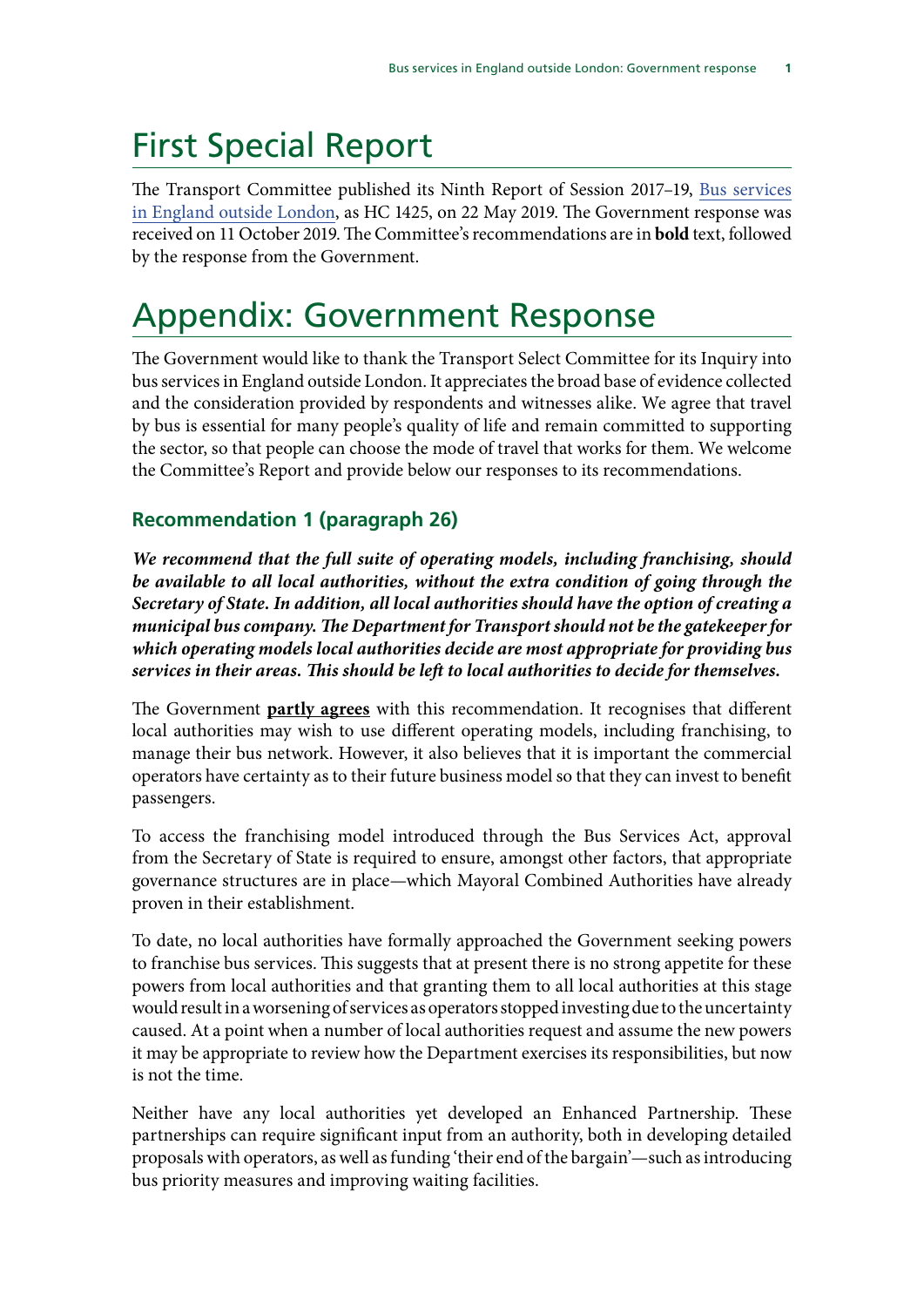## **Recommendation 2 (paragraph 27)**

#### **It is difficult to understand why the Secretary of State has not brought forward the necessary orders to enable franchising to proceed.** *We recommend that the Government do so immediately.*

The Government **agrees** with this recommendation. All the legislation needed to enable franchising to proceed has been in place since 2018. The Government has now laid the statutory instrument that deals with appeals against a decision by a franchising authority not to grant a service permit; a service permit allows an operator to run a bus service in a franchised area that is not part of the franchised network. This is the final piece of legislation needed to fully operate franchising.

#### **Recommendation 3 (paragraph 33)**

#### *We recommend that the Government bring forward a more stable multi-year funding model for local transport, including bus services, by the summer of 2020.*

The Government **agrees** with this recommendation. It has discussed local transport funding with local areas and understands their concerns regarding the complexity of multiple budgets and a lack of long-term funding certainty. The Government will consider potential reforms to local transport funding at the next Spending Review, expected in the summer of 2020. Through this process, we will explore options for simplifying the local transport funding landscape and streamlining how central government engages local areas in this area. The Government is now committed to a long-term funding settlement for buses, as announced in A Better Deal for Bus Users.

At present, the Transforming Cities Fund provides multi-year funding for local transport and is aimed at transforming intra-city connectivity and driving productivity in some of the largest city-regions across England. Around £1.1bn has been devolved to six mayoral combined authorities to spend according to their priorities; as well as £1.2bn to be split between twelve shortlisted city-regions to co-develop innovative public and sustainable transport packages based on local priorities. The Government expects that where smaller/ rural towns form part of these city regions, they will also benefit from the improved connections between urban centres and their commuter areas.

The Local Growth Fund provides funding across England to Local Enterprise Partnerships to spend on local priorities, with a large element funding transport projects. Between 2015/16 to 2020/21 the Department for Transport is contributing over £1 billion per year to the fund. Most of the budget is managed by MHCLG but DfT retains responsibility for a total of £1.2bn for transport schemes that cost above £20m.

#### **Recommendation 4 (paragraph 39)**

*We recommend that, before the start of the Spending Review later this year, the Government set out a plan for how BSOG will operate, what it is intended to achieve and how it will be reformed to achieve these aims.*

The Government **agrees** with this recommendation. The recently announced 2019 Spending Round provided a welcome addition of £220m of new funding for buses with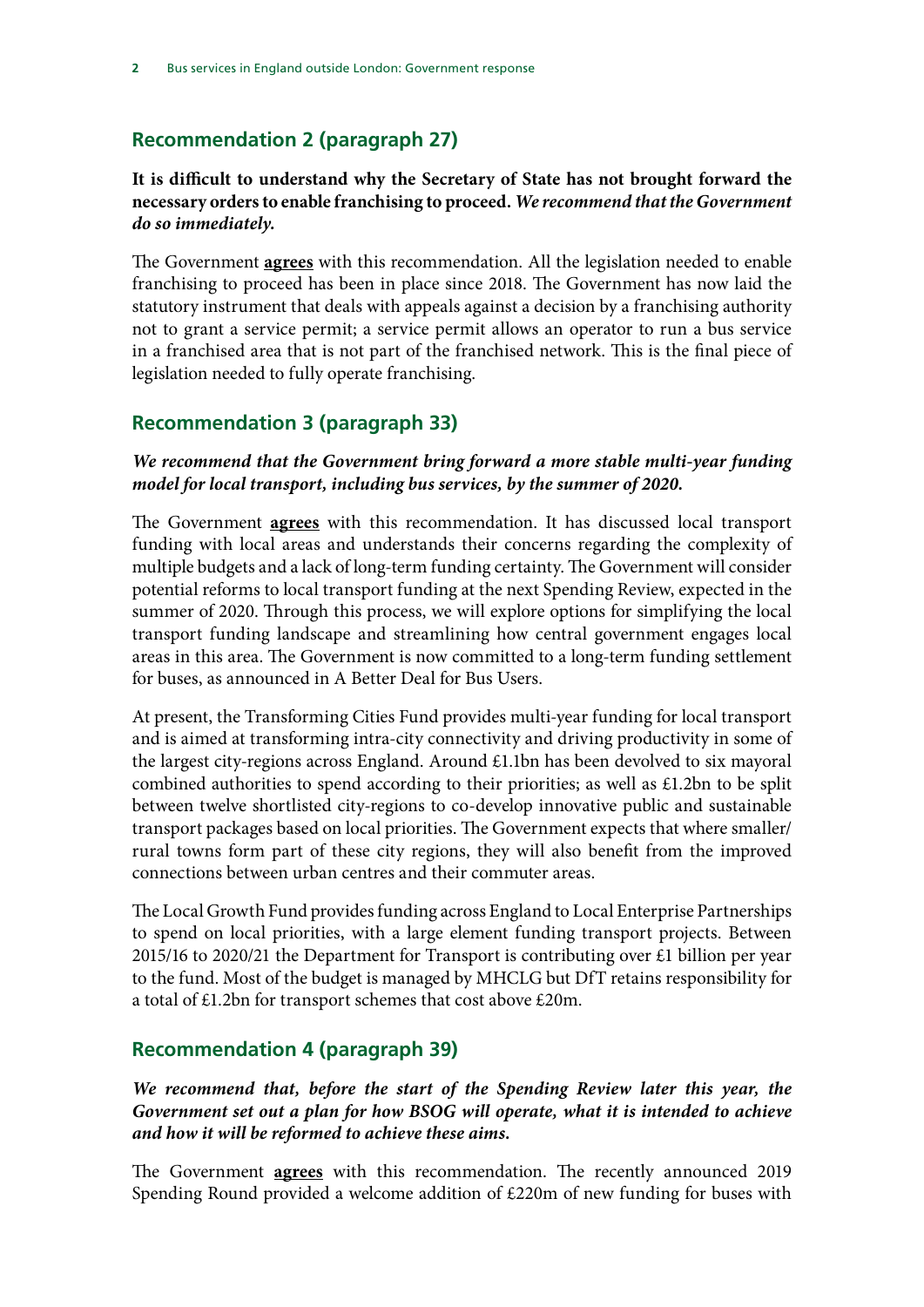initial details of our plans in A Better Deal for Bus Users including a commitment to review Bus Service Operators Grant to ensure that investment is focused on meeting the needs of passengers. The Spending Review is now expected in summer 2020 and the Government will set out its plans for BSOG at that time, including its aims, operation and reform. As set out in the Government's oral evidence to the Committee, we would expect any reform to include consideration of how the funding could help to promote the uptake of zero and low emission buses, and provide support to marginal rural bus services.

#### **Recommendation 5 (paragraph 45)**

*We recommend that the Government review how it finances concessionary bus passes, and the guidance to local authorities on reimbursement of bus operators, with a view to meeting the principle of both local authorities and bus operators being "no better and no worse off". As a priority, the Government should re-baseline the reimbursement rates on ticket prices for 2017/18 prices; and should continue to re-baseline fares every four years so that the principle of "no better and no worse off" is maintained and the reimbursement rate remains broadly in line with current fares.*

The Government **disagrees** with this recommendation. Local authorities use funding provided by the Ministry for Housing, Communities and Local Government (MHCLG) to meet the costs of the statutory English National Concessionary Travel Scheme (ENCTS). This funding is not ringfenced towards any one use and gives local authorities freedom and flexibility to decide how to best use their funding to provide local services.

MHCLG is currently working on a Review of the Relative Needs and Resources for local government. This Review is being developed in close collaboration with local government representatives and others. It will consider the drivers of local authorities' costs, the resources available locally to fund services, and how to account for these in a way that draws a more transparent and understandable link between local circumstances and resource allocations. The Government's current aim is to implement the outcome of this review as part of the 2021–22 local government finance settlement, alongside increased business rates retention. The Government believes this provides the best opportunity to deliver sustainable, coherent reforms to the local government finance system.

The Department for Transport publishes reimbursement guidance to assist local authorities to achieve more accurate and efficient reimbursement arrangements in order to meet the principle of bus operators being "no better off and no worse off". Reimbursement arrangements are a matter for negotiation each year between local authorities and bus operators. The Reimbursement Calculator allows users to input local values instead of using the default historic values, where available. For instance, users are able to input current bus fares which are then used to calculate the Average Fare Foregone as a result of the ENCTS, which in turn feeds into the reimbursement calculations. This, amongst other measures, allows the calculator to help mitigate any discrepancies that may arise from the usage of the DfT's default values, where they are not best suited to local conditions.

Where operators dispute the reimbursement offered by local authorities, operators may appeal to the Secretary of State for a redetermination of the reimbursement rate. Over time the number of appeals upheld has decreased, so that in the most recent year reported—2017/18—there were none at all. We think the system has sufficient flexibility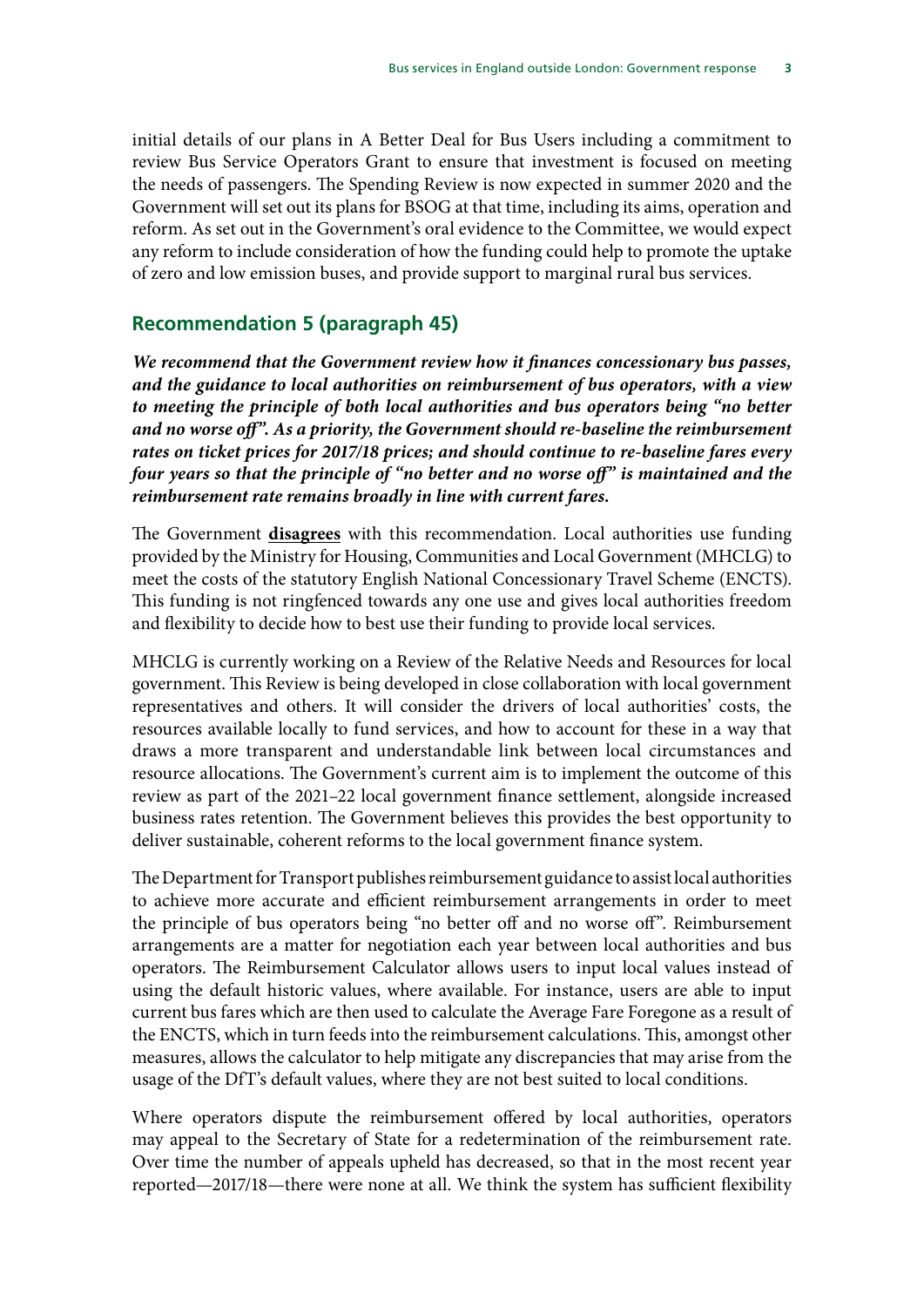and its re-determination is not a priority at present. We do, however, recognise that the Committee intends to re-visit concessionary travel and its application across different modes of transport, and look forward to working with it later in this Parliament.

#### **Recommendation 6 (paragraph 49)**

*We recommend the Government publishes its evaluation of the Total Transport pilots by the end of the summer 2019. If the results of the pilots are successful, the Government should continue to fund and roll out this approach.*

The Government **agrees** with this recommendation. It published its policy paper, Total transport feasibility report and pilot review, in July 2019. This reports that in certain circumstances services can be improved, and that it may also be possible to generate savings by adopting 'total transport' principles. In this context, there is nothing to stop local authorities from adopting this approach without further national intervention, as many of the barriers relate to engagement between organisations. The Government will also provide further funding, with its announcement in *A Better Deal for Bus Users* of £20m to support demand responsive services; we will shortly seek expressions of interest for this new fund.

#### **Recommendation 7 and 8 (paragraphs 52 and 56)**

*In the short term, the Government should directly inform all local authorities of the bid-for funding available. In the longer term, we recommend that there should be a review across all bid-for funding for buses from the Department for Transport. By the end of 2019 the Department should, in concert with the Local Government Association, assess and publish details of how much it costs local authorities to bid for this funding, whether they receive the funding or not.*

#### *We recommend that the Government review, as a matter of urgency, the financial ability of local authorities to fund socially necessary services and report on this by the end of 2019.*

The Government **partly agrees** with these recommendations. The Government will consider potential reforms to local transport funding at the next Spending Review, expected in summer 2020. Through this process, we will explore options for simplifying the local transport funding landscape and streamlining how central government engages local partners in this area. The Department already publishes details of any bid-for funding competitions, and contacts local authorities, their representative groups and other relevant stakeholders on the launch of bid-for competitive funding. This approach gives local authorities the maximum amount of time to consider bidding for a fund.

Most funding for bus is not bid-for. Local government spends over £1 billion on concessionary fares every year. Each local authority is responsible for setting a local budget that includes spend on concessionary fares, and is also responsible for funding concessionary travel costs through a mixture of un-ringfenced grants such as Revenue Support Grant from MHCLG, or from locally raised income such as council tax. The Department for Transport's Bus Service Operators Grant provides most of the remaining funding for bus with £200m claimed by bus operators and a further £43m distributed by formula directly to local authorities each year.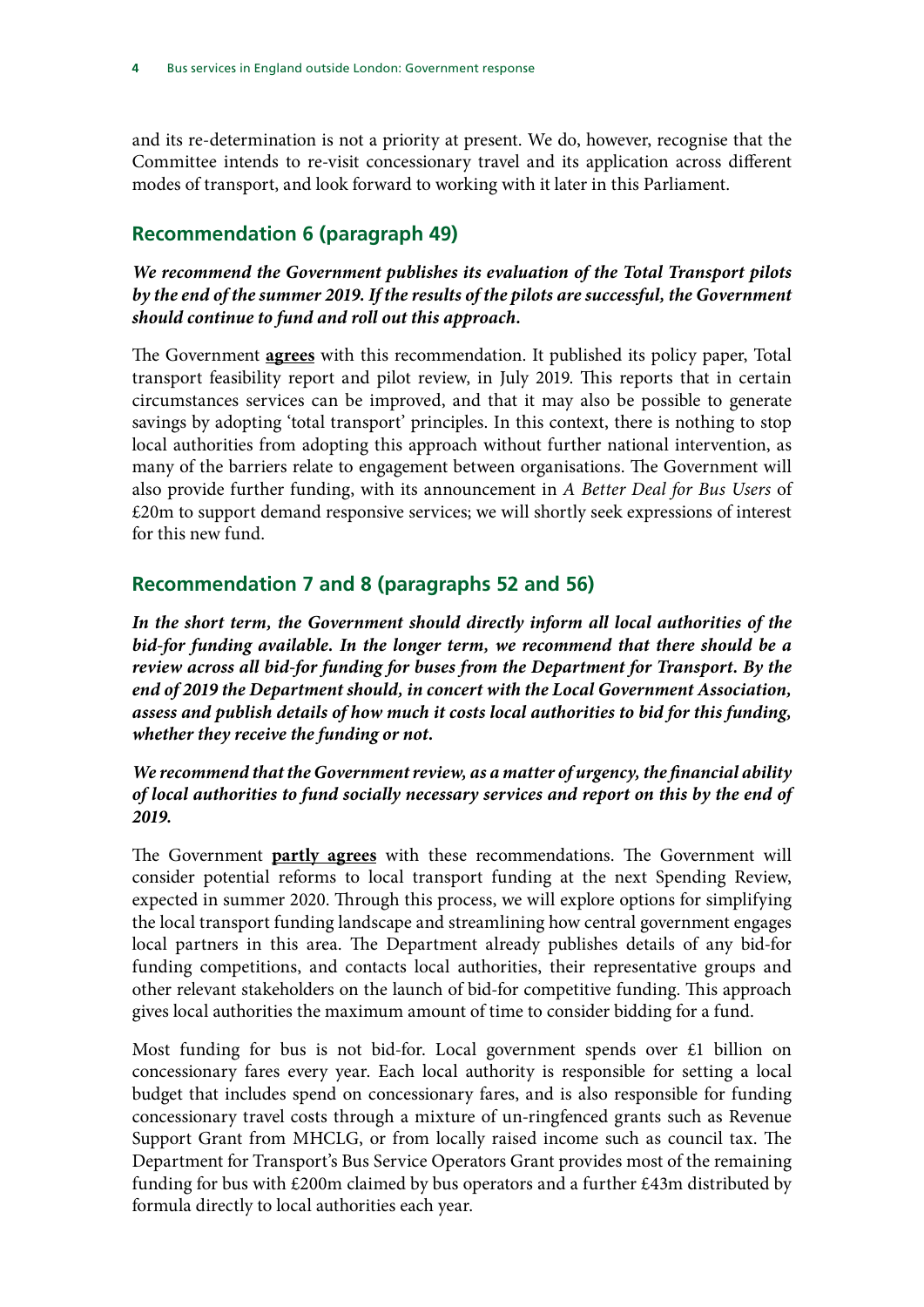This leaves only a small proportion of Government funding focussed on buses to be distributed by competition. The Government has used competitive funding to encourage the uptake of greener buses; this is to ensure that funding is awarded fairly given it involves support for private sector bus operators with potential state aid implications. In planning our communications of the scheme we involved the Local Government Association so they could inform their membership.

We will shortly be seeking expressions of interest in two new programmes, as announced in A better deal for bus users. These programmes will see trials of on demand services in rural and urban areas; and all electric bus towns. As part of these schemes' development, the Government is exploring the extent to which a light-touch or co-development approach is appropriate.

The same announcement also included an uplift of £30m in Government funding for socially necessary services. In parallel, MHCLG is working on a more transparent and understandable link between local circumstances and resource allocations and is discussing support for tendered bus services with the Department.

#### **Recommendation 9 (paragraph 57)**

*The Government should define socially necessary services by the end of 2019, and provide guidance on the services it expects local authorities to prioritise when tendering for socially necessary services.*

The Government **disagrees** with this recommendation. Under the Transport Act 1985 it is for individual local authorities to determine what local bus services that are not provided on a commercial basis are deemed 'socially necessary' and should be funded by the local authority—they can, for example, provide whole routes, or services at particular times, e.g. evenings and weekends.

Individual local authorities must balance the need to provide individual services that are 'socially necessary' against their other funding priorities and the Government believes it is right that local authorities should have the freedom to determine what are 'socially necessary' services in their areas.

The Government does, however, recognise the importance of these services to bus users and is providing an additional £30m for socially necessary services as part of the £220m announced at the 2019 Spending Round.

#### **Recommendation 10 (paragraph 68)**

*We recommend that the Government sets targets for modal shift to meet the policy outcomes of cleaner air for towns and cities and bring forward specific actions for how modal shift will be achieved, including by encouraging people to switch from private car use to travel by bus or other forms of public transport.*

The Government **partly agrees** with this recommendation. The Government agrees that it is important to increase the share of journeys by bus. There is already compelling evidence on the benefits of this investment, as the Committee's report shows.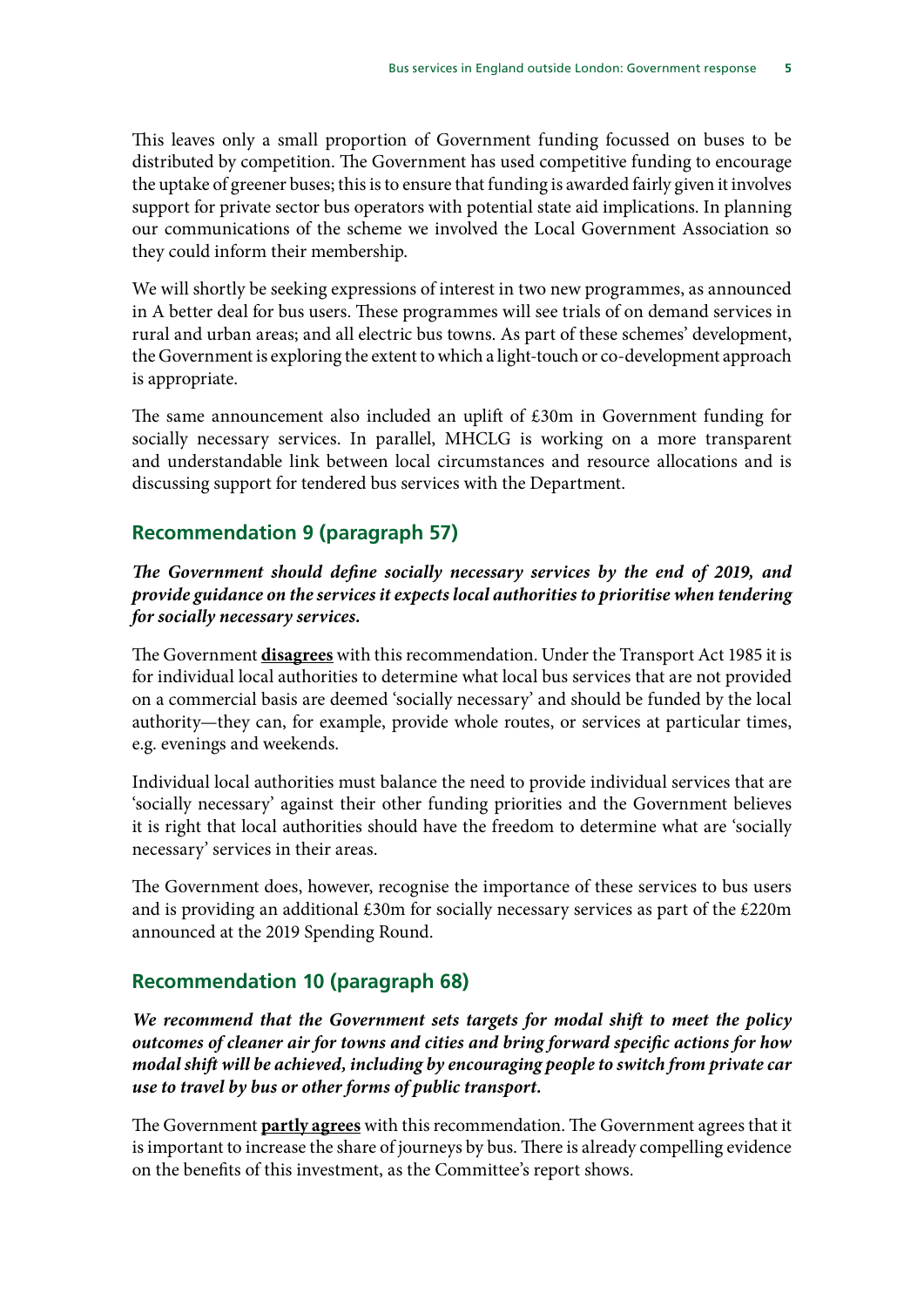However, it is for local authorities to determine what the right balance between bus and other modes of transport. Government's role is to give local authorities the tools to drive further modal shift if that is what they would like. The Bus Services Act gives local authorities a range of tools to implement measures across their areas which can help improve passenger information, for example ticketing schemes. Officials at the Department for Transport have met with over 30 local authorities to explain how they can best use the powers in the Act to grow patronage. Bus operators are already incentivised to grow patronage as this will also improve their revenues.

There are still actions which Government can take at national level to increase bus modal share. The Government is now committed to a national bus strategy, and needs to consider the case for various interventions, including targets, that will enable it to take forward this agenda. Bus operators often cite congestion as the main reason for declining bus patronage and the Government has responded by introducing the £2.5 billion Transforming Cities Fund, which will improve transport connections making it easier, quicker and safer for people to travel and get to work, with a significant proportion of the proposals being developed focussed on travel by bus.

## **Recommendations 11 and 12 (paragraphs 74 and 76)**

*The Government should review the evidence for the effectiveness of bus priority measures across England, with a view to demonstrating the value of these measures in reducing congestion and increasing bus speeds. Local authorities must have the evidence base they need to give bus priority measures proper consideration.*

*We recommend that by October 2019 the Government reviews, and updates as necessary, all guidance relating to bus priority measures. We also recommend that the Government creates a buses guidance portal on the GOV.UK website where all the guidance on bus priority measures and good practice can be easily accessed by local authorities. This can then be linked to by those providing additional information and examples of good practice, such as Greener Journeys.*

The Government **partly agrees** with these two recommendations. Whilst the assessment of the effectiveness of local bus priority measures is best done by local authorities and operators working together, the Government is taking action to ensure that local authorities understand the importance Government places on bus priority measures. To facilitate partnership working the Bus Services Act 2017 includes new powers to enable dialogue between bus operators and local authorities about, among other things, evidence based bus priority measures to ensure that the measures introduced effectively address the problems 'on the ground'.

There are still further actions Government can take, and as part of the preparatory work for its new national bus strategy, we will explore with the Confederation of Passenger Transport, the Local Government Association and the Association of Directors of Environment, Planning and Transport whether there is scope for joint working in this area to further promote the value of bus priority measures. We will hold a workshop by spring 2020—as part of the preparatory work to support the new national bus strategy—to test the gaps in current advice. The Government will then refresh the Department's guidance documents to provide up to date and relevant advice on prioritising those vehicles which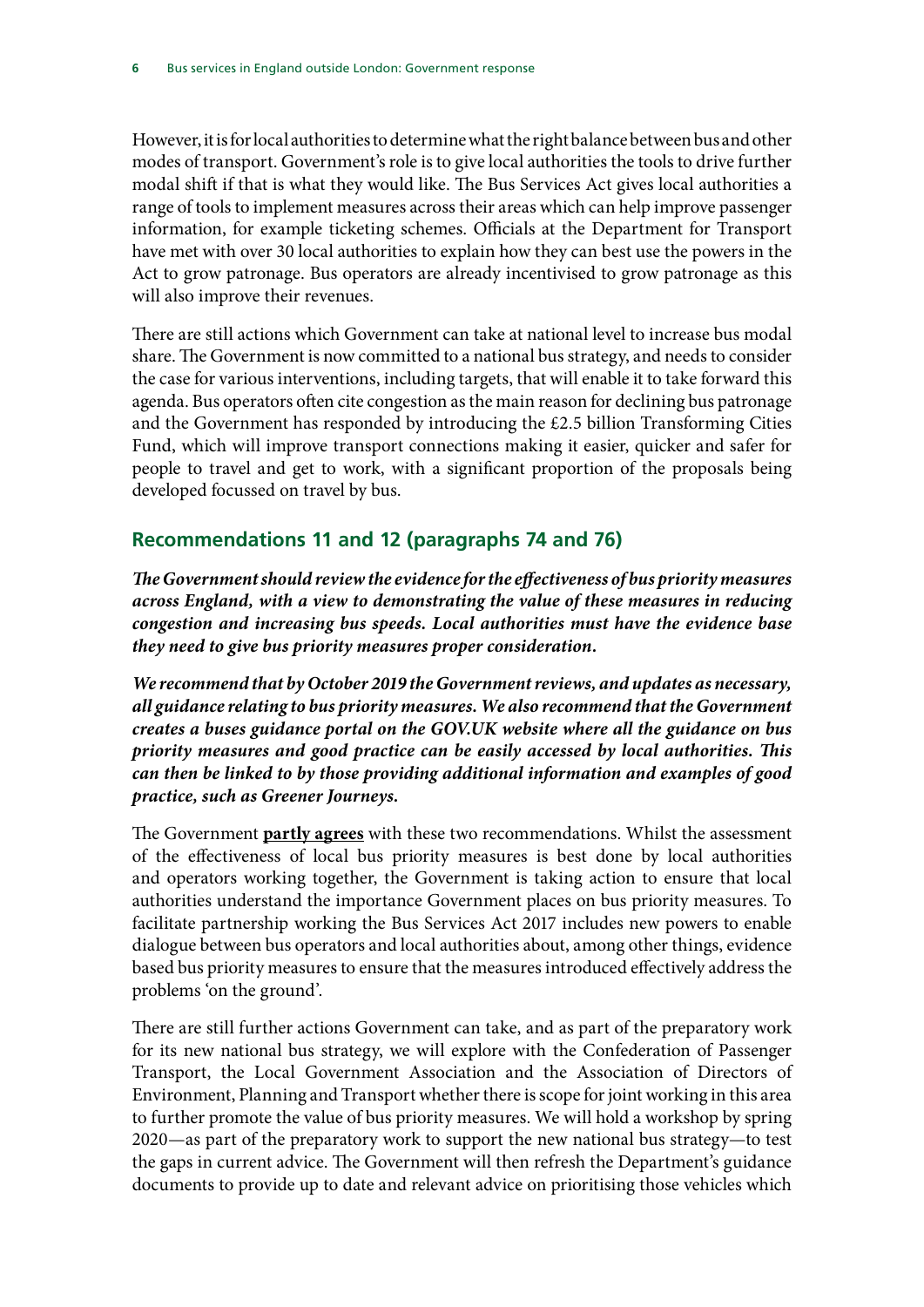can carry the most people. This will ensure local authorities have the information they need to improve the speed of bus journeys and further support the case for bus priority measures.

The Committee may also wish to note a further new position on bus priority with all new road investments in England that receive central UK government funding required to either support bus priority measures or explain why doing so would not be appropriate.

#### **Recommendation 13 (paragraph 81)**

#### *We recommend that Part 6 of the Traffic Management Act 2004 be commenced as soon as possible, as our predecessors have recommended twice before.*

The Government **disagrees** with this recommendation. In its Report of 2013 into local authority parking enforcement, the Committee expressed concern about the way local authorities used CCTV for parking enforcement. There were concerns around revenue raising, penalty levels and the number of penalty charge notices (PCNs) issued. In response to this, Government enacted new legislation to restrict the use of CCTV for parking enforcement. The Government has similar concerns in respect of moving traffic offences and remains to be convinced about the case for giving all local authorities these enforcement powers.

#### **Recommendation 14 (paragraph 89)**

#### *We recommend that the Government set out when the Real Time Information platform it is funding will go live. We expect to be updated if they will not meet their deadline.*

The Government **agrees** with this recommendation. The platform will go live from January 2020; operators will initially be required to provide routes and timetable data. From January 2021, operators will be required to provide basic fares and tickets data (covering the most common fare and ticket types) and location information. Operators will be required to provide information on complex fares from January 2023.

We will require all information to be published through links to operators' datasets provided on the Bus Open Data Digital Service so that application developers can access the data either through downloads or Application Programming Interfaces (APIs). The service is currently in the Beta phase of development and will be accessible to operators ahead of the launch next year.

#### **Recommendation 15 (paragraph 92)**

*We recommend that the Government publishes its response to the accessible information consultation as soon as possible, and brings forward guidance and good practice around the provision of information by the end of 2019. Guidance should raise awareness of the common barriers to bus use and show bus operators and local authorities what they can do to reduce them.*

The Government **partly agrees** with this recommendation. We will respond formally to the consultation on Accessible Information Regulations later this year, setting out our plans for making the regulations and the publication of supporting guidance.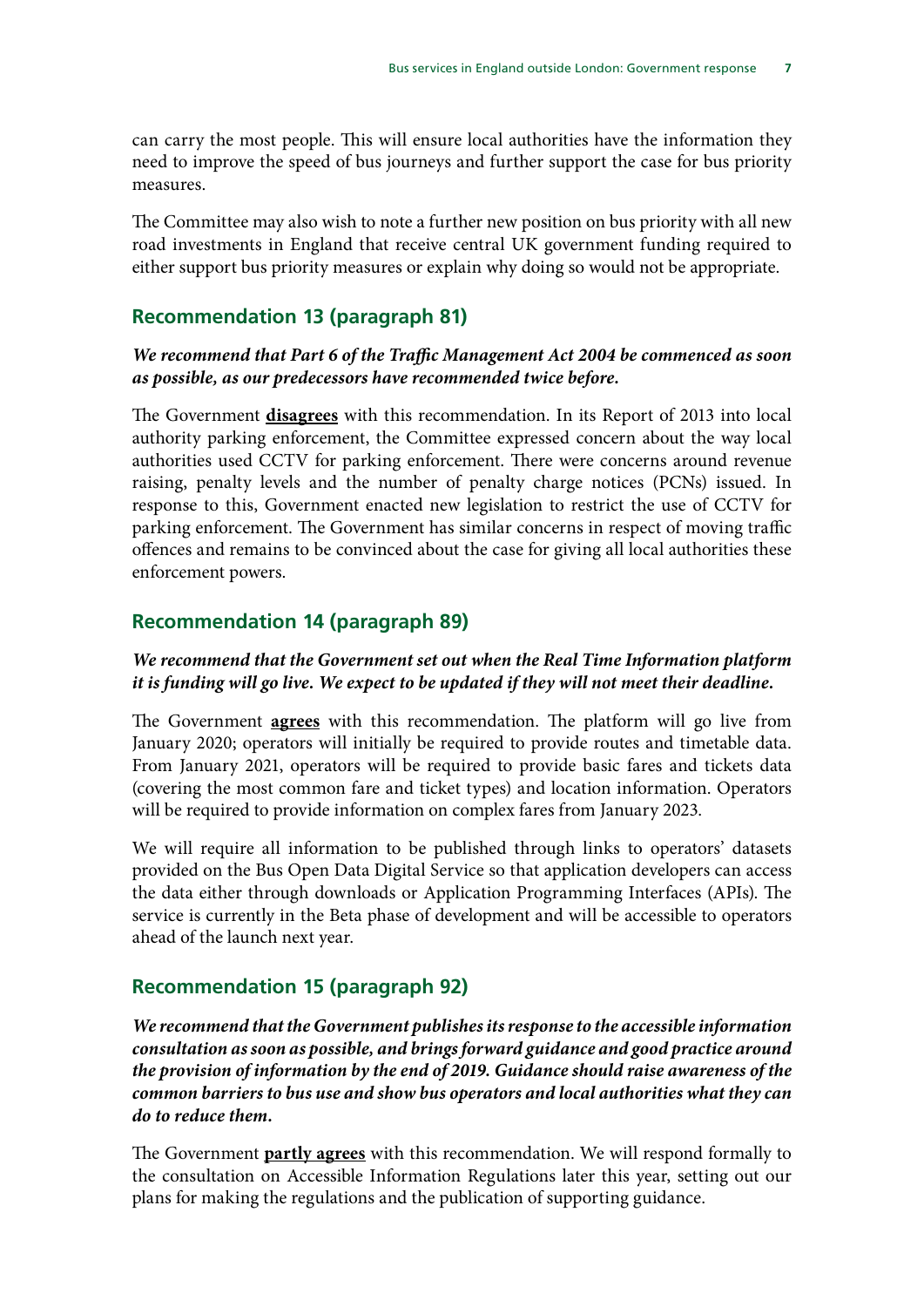The Government understands the important role played by accessible information in enabling a range of passengers, including those who are disabled, to travel by bus with confidence. We remain committed to using powers in the Bus Services Act to require the provision of audible and visible announcements onboard local services in Great Britain.

In 2018 the Government consulted on detailed policy proposals for introducing Accessible Information Regulations. The responses received provided a range of perspectives on the efficacy of the preferred approach, and we continue to liaise with the bus industry and other stakeholders in considering how best to balance the priorities of bus companies and their passengers in the eventual requirements.

The Government is also committed to publishing guidance that supports bus companies to comply with the new Regulations in a manner which meets their business needs, and which makes a meaningful difference for passengers. Whilst the Government agrees that it should help operators to identify and overcome broader information barriers frustrating access to bus services for disabled people, we remain of the view that such guidance must be developed and published to a timetable consistent with the making of Regulations. We will respond formally to the consultation later in the year, setting out our plans for the making of Regulations and the publication of supporting guidance.

#### **Recommendation 16 (paragraph 96)**

*We recommend that, by the end of the year, a specific customer service training module is added to the Certificate of Professional Competence syllabus for Public Service Vehicle drivers of local bus services within the UK. This will ensure that over a five-year period all drivers are trained in their customer service role. The roll out of this training should be undertaken following an impact assessment and consultation with all bus operators, big and small, and the devolved administrations in Scotland, Wales and Northern Ireland.*

The Government **partly agrees** with this recommendation. The DVSA have made stakeholders aware of the Select Committee's interest in this area and asked their views on the current approach of not mandating specific courses as part of periodic training this summer. We anticipate a consultation on the rules of the Certificate of Professional Competence (CPC) next year, and the responses received this summer will help us decide whether the principle of flexibility for drivers to choose their own training modules should be considered as part of this. However, bus passengers at present report very high levels of satisfaction with their journeys. The Government therefore believes the bus industry is well placed to assess the level of customer service training it gives its drivers, reflecting their understanding of the needs of their customers. If there is demand, training modules can be made available as part of CPC periodic training. This underpins the government position that there is no immediate need to introduce a mandatory specific customer service training module in the Certificate of Professional Competence (CPC) syllabus.

# **Recommendation 17 (paragraph 97)**

*We urge the Government to explore how recruitment and retention in the bus industry can be improved and recommend that it consult on whether legislation governing bus*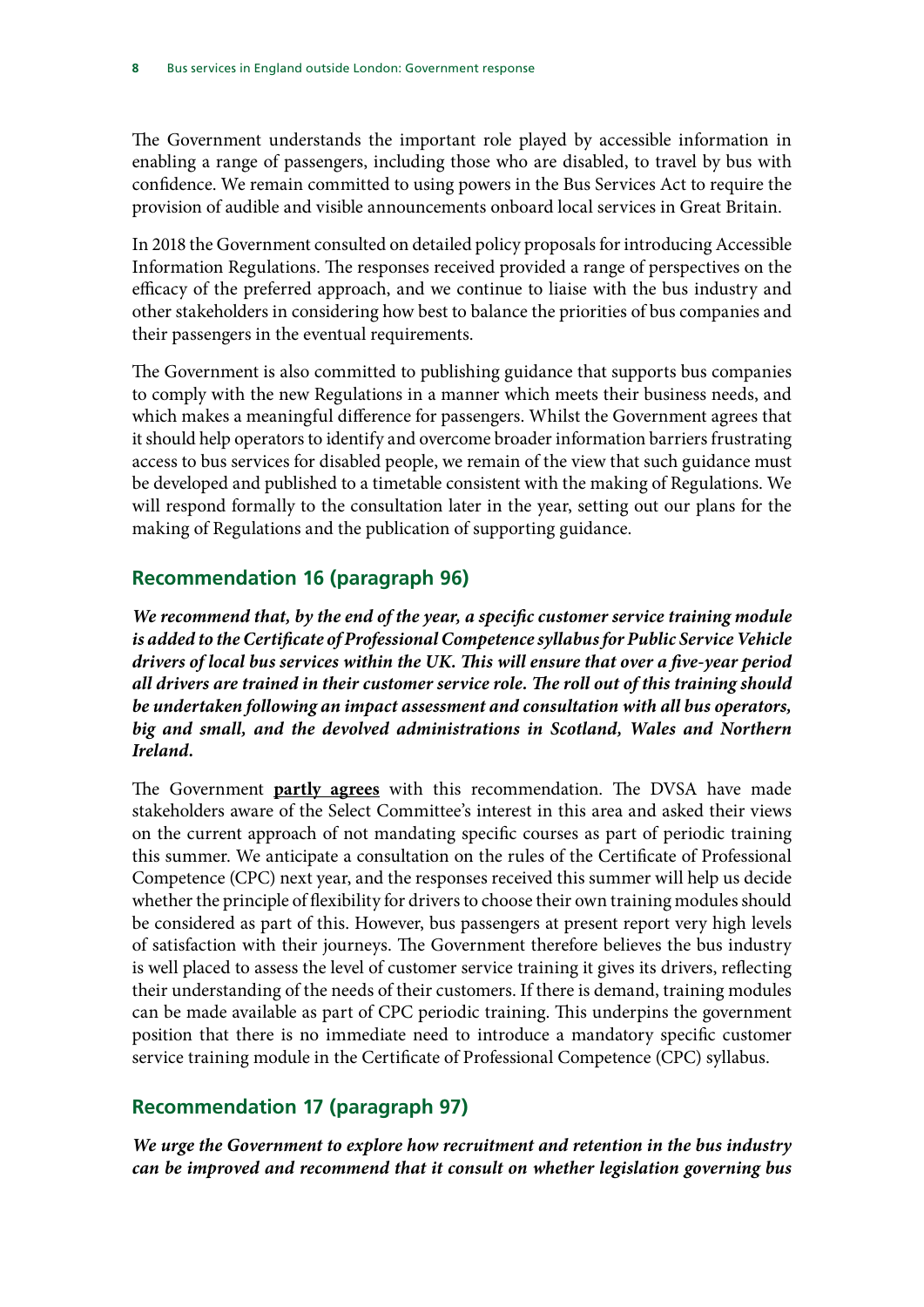#### *drivers' hours in Great Britain is still fit for purpose, or whether it should be amended, for example as is proposed by the Bus Drivers (Working Hours on Local Routes) Bill 2017–19.*

The Government **partly agrees** with this recommendation. To explore how recruitment and retention in the bus industry can be improved the Government proposes to convene a roundtable with the bus industry (including bus operators, trade associations and trade unions), before summer 2020 to discuss this issue; including drivers' working hours and the duty on operators to manage the risks of fatigue under health and safety legislation.

The Department for Transport did conduct an extensive review of the effectiveness of the GB domestic drivers' hours rules in 2009/10. This included looking at whether these vehicles should fall under any of the provisions in the EU drivers' hours rules, such as introducing the same maximum driving time and break requirements.

Following this review, the Government decided not to make any changes, concluding that the existing rules are both important and appropriate in ensuring the safety of drivers and others on the road, but that any further restrictions would risk imposing unreasonable burdens on industry. The Government has no current plans to make changes to the GB domestic drivers' hours legislation.

#### **Recommendation 18 (paragraph 103)**

#### *We recommend that the Government update us on the success of these schemes once they are implemented.*

The Government **agrees** to this recommendation. Easy to understand ticketing structures that are straightforward to access are necessary to encourage more people to use bus services. The Bus Services Act 2017 introduced a range of tools to make using the bus easier—including measures to make it easy to understand bus fares and improve ways to pay for them.

For example, the partnership elements of the 2017 Act contain specific powers to allow requirements on ticketing structures, payment options, the provision of ticketing information and associated marketing, and a multi-operator or multi-modal ticketing offer to be applied to all local bus services within the geographical area defined by the partnership scheme. All this can of course also be delivered under a franchising scheme using separate powers in the Act.

The open data provisions will also require all local bus operators to publish information on basic bus fares from January 2021 and complex bus fares from January 2023. Basic fares include the most common ticket types such as single, return and daily fares. The information published can be integrated into apps and other data portals aimed at bus users.

The Government will work with the responsible authorities to provide regular updates to the Committee on the successes of implemented schemes going forward.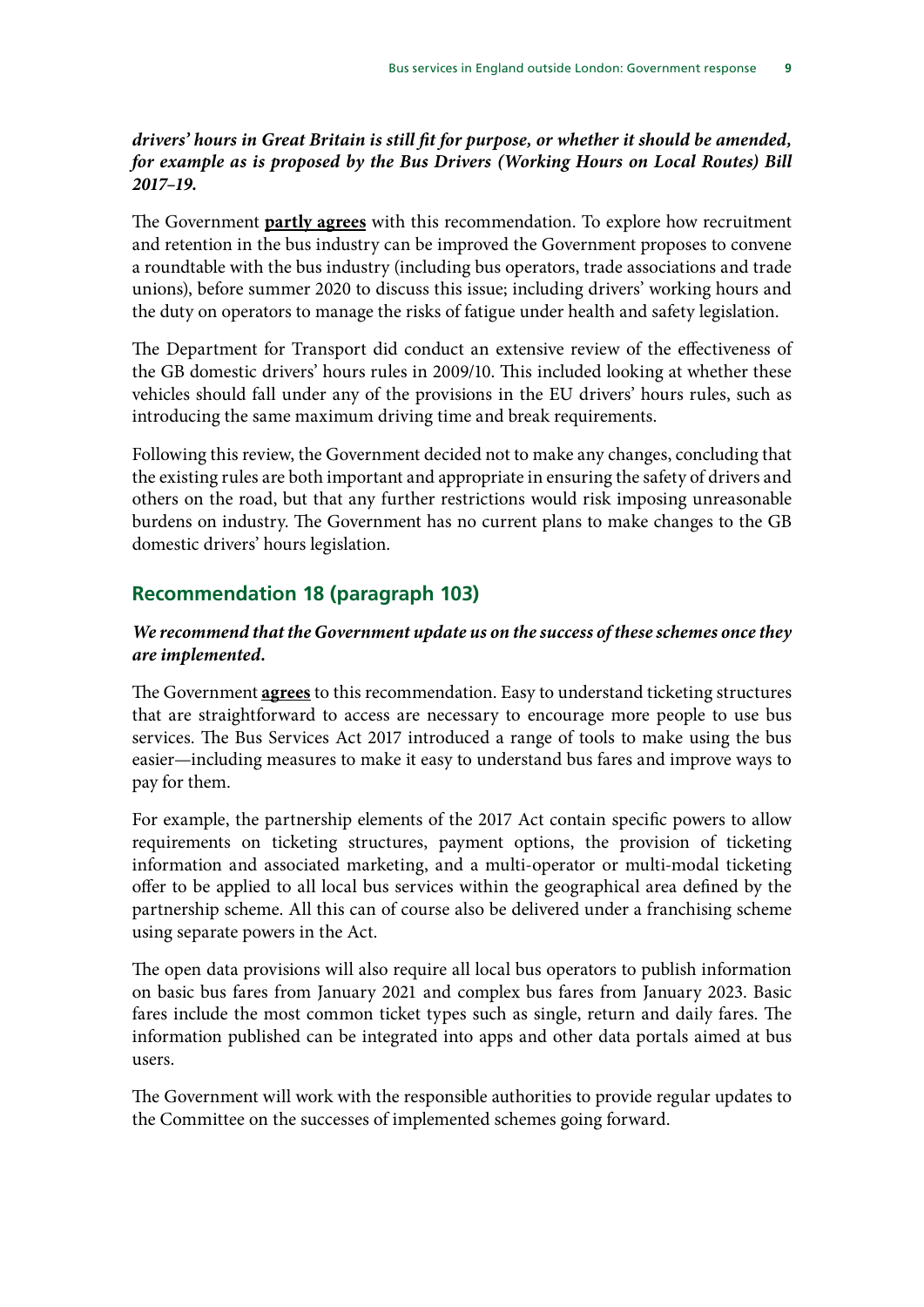## **Recommendation 19 (Paragraph 107)**

**We conclude that since young people are required to be in education or training until they are 18 they should benefit from a concessionary fares scheme. Young people are also key to securing the future of bus use. Inconsistency in how young people are treated when using buses is a barrier to travel. This needs to be examined in more detail and we intend to come back to this in our future inquiry about concessionary fares later in this Parliament.**

The Government **partly agrees** with this recommendation. The Government recognises that the cost of travel can be an issue for some young people, which is why the Government is working on supporting discounted bus and train travel for young apprentices.

We welcome the launch of the Confederation for Passenger Transport's (CPT) "Moving Forward Together" strategy in September and look forward to working with the CPT and its members on the proposals in the strategy. The bus industry will work with local authorities to deliver this offer.

We are pleased to see that this includes expanding discounted bus ticketing to apprentices and job seekers across the country by 2021. This offer is a testament to the strong partnership between the Government and the bus industry, and the importance both place on supporting apprentices.

Concessionary travel legislation also gives local authorities the flexibility to offer local travel concessions such as free or discounted travel to young people, if they choose to do so, and bus operators can also offer discounted travel for young people. In 2018/19, this resulted in 18 of the 89 Travel Concession Authorities (TCAs—predominantly local authorities) in England outside of London offering some form of concession to young people, and bus operators in 71 of the 89 TCA areas in England outside of London offering some form of discounted travel for young people.

We are also pleased to see local authorities introducing new schemes to help reduce travel costs for young people. For example, in September the Mayor of Greater Manchester launched a two year trial of "Our Pass" in Greater Manchester, which offers free bus travel to 16–18 year olds. The Government is monitoring these developments.

In addition, the Department for Education consulted earlier this year on the 16 to 19 Discretionary Bursary Fund. This consultation sought views on whether the methodology should incorporate a travel element, and if so, whether distance to travel and rurality should be included. The 16 to 19 Bursary Fund is allocated to schools, colleges and other education and training providers to support young people who are disadvantaged with the costs associated with attending education or training.

#### **Recommendation 20 (paragraph 114)**

*We recommend that the Government review the guidance for planning teams and those commissioning changes that affect service provision to ensure that public transport is being appropriately considered when planning permission is granted for new developments. We expect the Government to set out in their response to this Report the*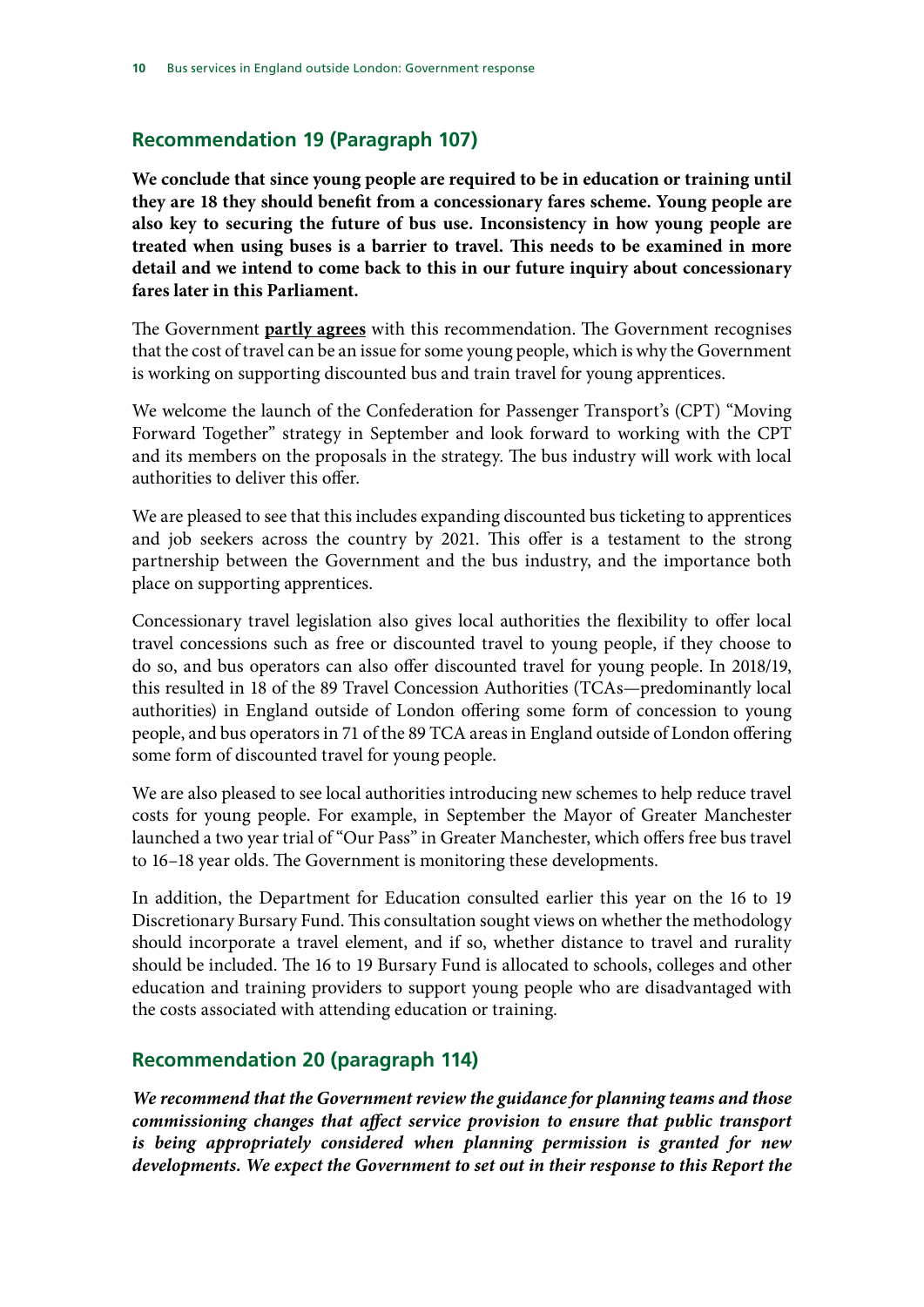#### *steps they are taking, and will take in future, to ensure local government at all levels is making good use of available guidance. We also recommend that Government thinks carefully about how to maintain transport links with vital services.*

The Government **agrees** with this recommendation. It is working proactively to review and update guidance for planning teams to ensure that public transport is being appropriately considered at the earliest stage when planning permission is granted for new developments. For example, it is reviewing the design guidance 'Manual for Streets 2' with a view to updating it. Chapter 3 of the current document contains guidance on the design process for streets under a local authority's care and Chapter 6 further expands on this to include how to design for public transport. Manual for Streets 2 expands on the original Manual for Streets to cover busier, urban areas, with information on how to design for bus priority in these areas. As well as updating the reference materials in the guidance, the Government is considering how best to embed good practice and share information about the new Manual for Streets.

The cross-Whitehall Housing and Transport programme is also driving forward integration of transport and planning of new developments. Current approaches include exploring the development of an analytical toolkit to help local authorities assess the transport elements of new development and also a consideration of the best ways to support local authorities to effectively plan transport infrastructure.

The revised National Planning Policy Framework (NPPF), published in July 2018 sets out that transport issues should be considered from the earliest stages of plan-making and development proposals so that potential impacts of development on transport networks are addressed, and to realise opportunities (for example in terms of the scale, location or density of development) that arise from existing or potential transport infrastructure. We will be publishing updated planning practice guidance on Sustainable Transport and Accessibility, which will cover how public transport should be considered as part of the plan making and decision making process.

The NPPF also makes clear that authorities should set policy requirements for infrastructure through plans, based on appropriate and proportionate evidence of infrastructure needs and costs. Authorities can use Community Infrastructure Levy (CIL) and section 106 planning obligations to deliver infrastructure, including that needed to support bus routes and services, to ensure development is sustainable. Changes to the CIL regulations, laid in Parliament on 4 June 2019 will speed up the process for authorities to adopt CIL; make it easier to fund and deliver the infrastructure their areas need, by removing pooling restrictions, and increase transparency for communities by requiring all local authorities to publish an Infrastructure Funding Statement, reporting on what they have received and spent through developer contributions.

Chapter 12 of the revised NPPF, states that planning policies and decisions should ensure that developments support transport networks. To support the NPPF, Government is producing (in consultation with DfT and other government departments) an illustrated Design Manual, which will include guidance on how places can better be connected through the use of public transport. The Design Manual will be a material consideration as part of the planning process.